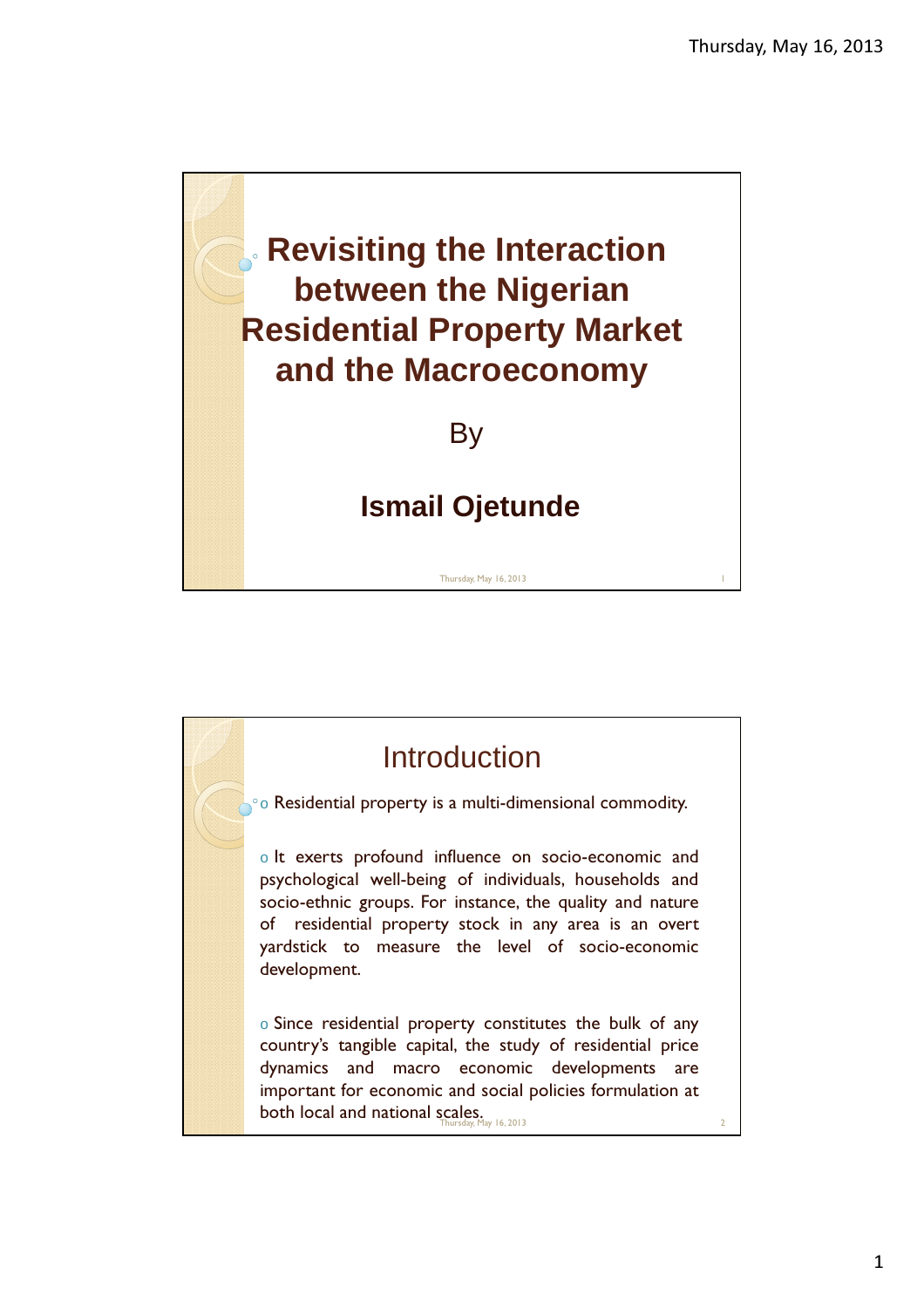## Introduction ( Cont'd) o Numerous theoretical and econometric studies have however investigated the relationship between residential price and the economy. o Earlier studies of this nature (as seen in table 1) provided evidence on the link between property and the exogenous factors of the economy but have been considerably skewed to developed economies the United kingdom (Brooks and Tsolasco, 1999) and United States (McCue and Kling, 1994; Kling and McCue, 1987 & 1991; DiPasquale and Wheaton, 1996; Ling and Naranjo, 2003). o Where lies such evidence in developing economies? o In developing countries, such evidence is limited to India (Joshi, 2006; Vishwakarma and French, 2010).

Thursday, May 16, 2013

Introduction ( Cont'd) Table 1. Classification of Studies Linking Property with the Economy. macroeconomic and the state of the state of the state of the state of the state of the state of the state of the state of the state of the state of the state of the state of the state of the state of the state of the state **S/N Author/Year of Publication Study area Data type Methodology Significant Variables** Hoag (1980) USA Property specific variables, national and regional economic factors. Regression Analysis. Property specific variables, national and regional economic factors. 2 Hartzell *et al*. (1987) USA Appraised values from real estate fund. VAR Expected and unexpected inflation. Chan *et al.* (1990) USA REITs and some prespecified macroeconomic variables Regression Analysis Risk, unexpected inflation and term structure. 4 Kling and McCue (1991, 1987) USA Construction series from VAR direct real estate assets. Output, nominal interest rates, money supply and employment. 5 Giussani, *et al*. (1992) Europe Rental values and macroeconomic variables. Regression Analysis GDP 6 McCue and Kling  $(1994)$ USA REITs adjusted for stock VAR influences and Nominal interest rates, price, output and investment.

variables.

2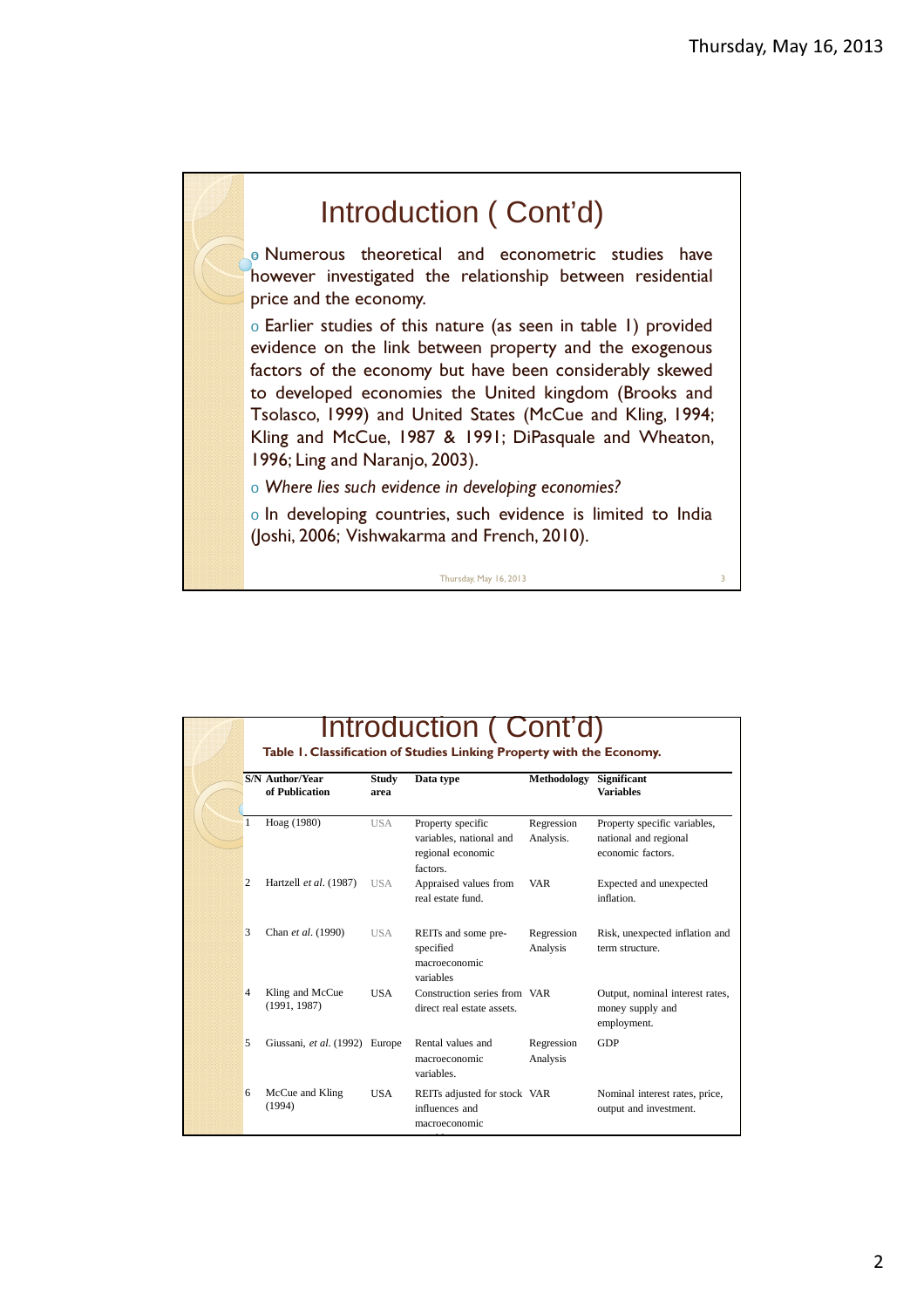| N<br>7<br>8<br>9<br>11<br>12 | of Publication<br>Lizieri and Satchell<br>(1997a)<br>Lizieri and Satchell | area<br><b>USA</b> | REITs returns and<br>equity returns adjusted                                             | <b>VAR</b> | <b>Variables</b>                                                                                               |
|------------------------------|---------------------------------------------------------------------------|--------------------|------------------------------------------------------------------------------------------|------------|----------------------------------------------------------------------------------------------------------------|
|                              |                                                                           |                    | for property influences.                                                                 |            | Lagged values of the equity<br>returns.                                                                        |
|                              | (1997b)                                                                   | <b>USA</b>         | REITs returns and real<br>interest rates.                                                | <b>VAR</b> | Real interest rates.                                                                                           |
|                              | Ling and Naranjo<br>(1997)                                                | <b>USA</b>         | REITs returns and<br>macroeconomic<br>variables.                                         | <b>VAR</b> | Term structure, unexpected<br>inflation, real treasury bill<br>rate and growth in real capital<br>consumption. |
|                              | 10 Brooks and Tsolacos IIK<br>(1999)                                      |                    | REITs adjusting for<br>stock influences and<br>macroeconomic<br>variables                | <b>VAR</b> | Unexpected inflation, term<br>structure of interest rate                                                       |
|                              | Ling and Naranjo<br>(2003)                                                | <b>USA</b>         | Capital flows in present VAR<br>and past REITs returns<br>and macroeconomic<br>variables |            | Present and lagged REITs<br>returns.                                                                           |
|                              | Joshi (2006)                                                              | India              | Housing share prices<br>and interest rates and<br>credit.                                | <b>VAR</b> | Interest rates and credit<br>growth.                                                                           |
| 13                           | Vishwakarim<br>and French (2010)                                          | India              | REITs and<br>macroeconomic<br>variables.                                                 | <b>VAR</b> | Term structure of interest<br>rate.                                                                            |

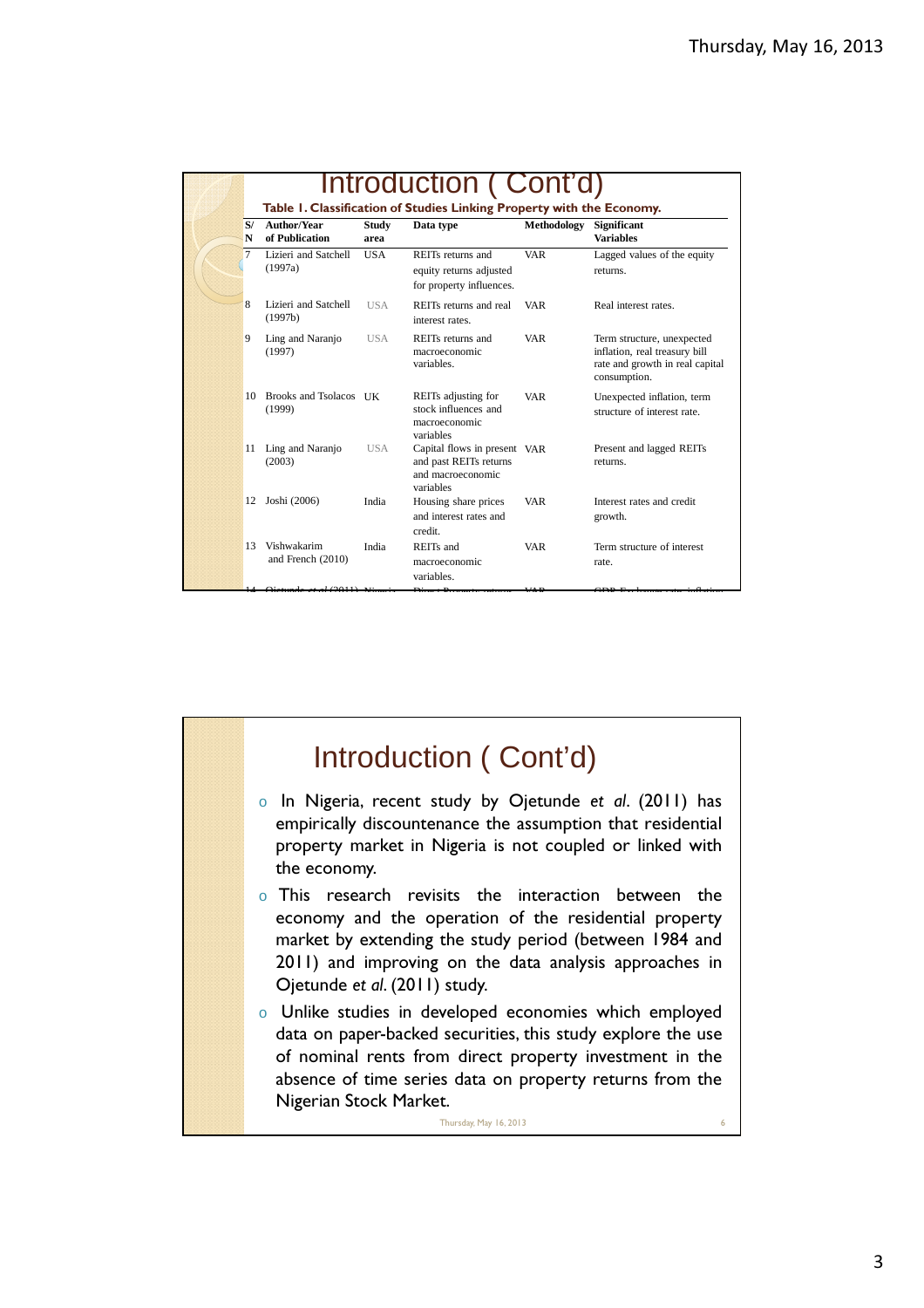

| Variable<br><b>Name</b> | <b>Description</b>                                                                | <b>Mean</b> | Std.<br>Dev.  | Min.          | Max.   |
|-------------------------|-----------------------------------------------------------------------------------|-------------|---------------|---------------|--------|
| <b>RESDRENT</b>         | Nominal residential<br>property rents<br>in Nigerian currency<br>(Naira)          | 53299       | 61698.53 700  |               | 182022 |
| <b>INFLATN</b>          | Inflation rates (%)                                                               | 22.05       | 18.22         | 5.4           | 72.8   |
| <b>EXCHAG</b>           | Exchange rates<br>of Nigerian currency<br>(Naira) to U\$1                         | 66.45       | 60.75         | 0.7649        | 153.89 |
| <b>INTEREST</b>         | Short term - Interest<br>rates $(\%)$                                             | 18.54       | 4.55          | 9.25          | 29.08  |
| <b>GDP</b>              | Gross Domestic<br>Product<br>in real terms (expressed<br>in Millions<br>of Naira) |             | 446974 177712 | 227255 885273 |        |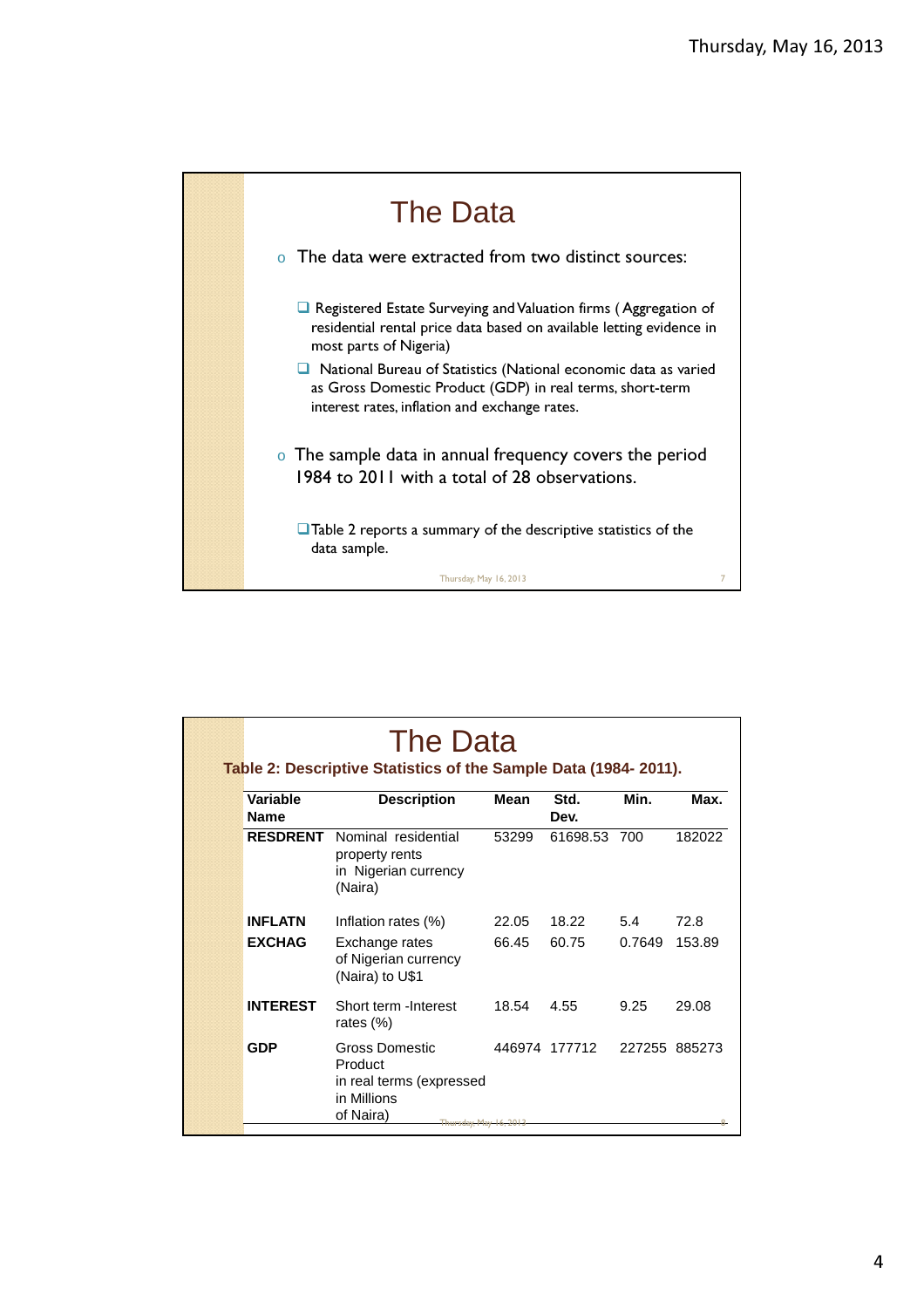

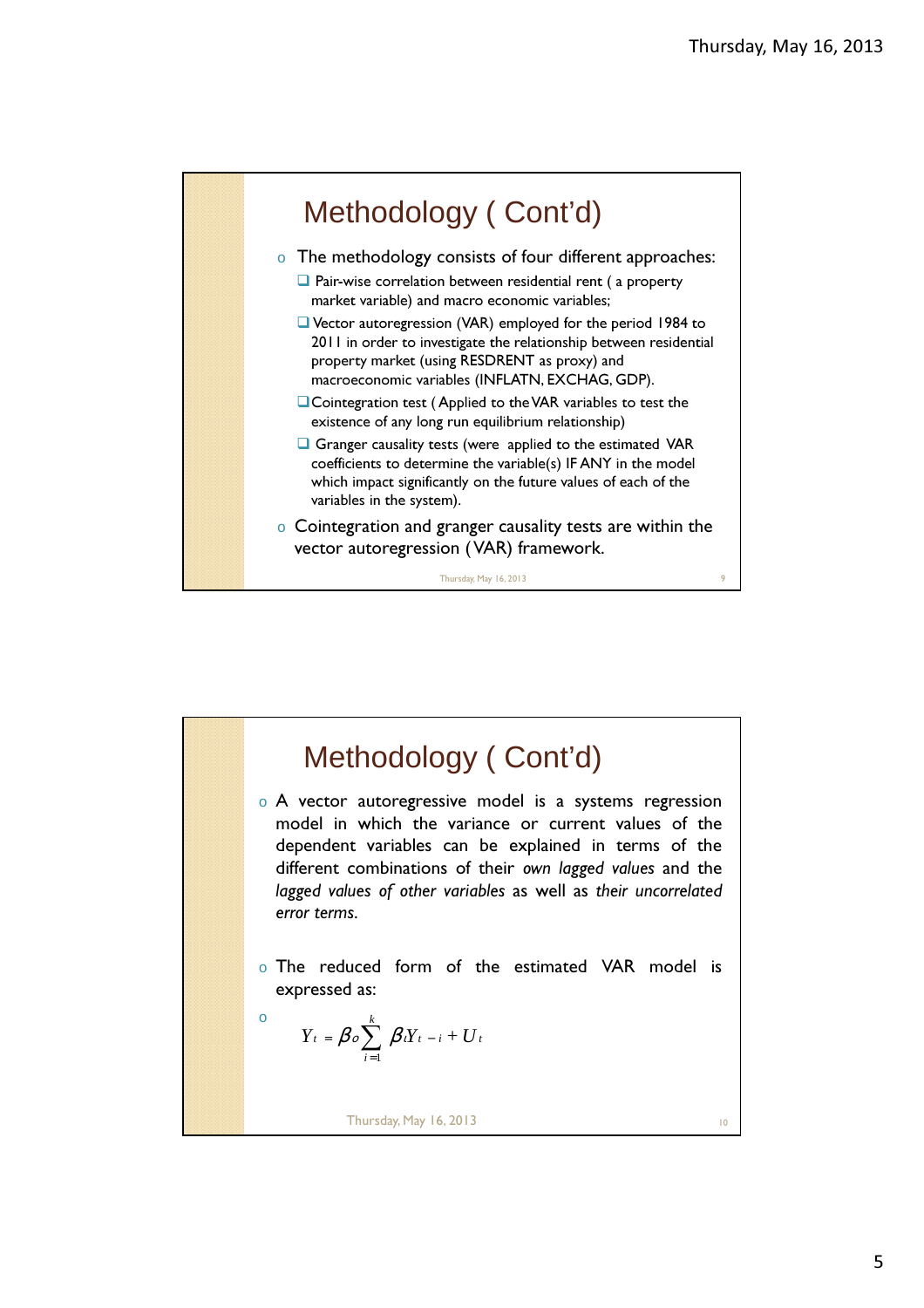

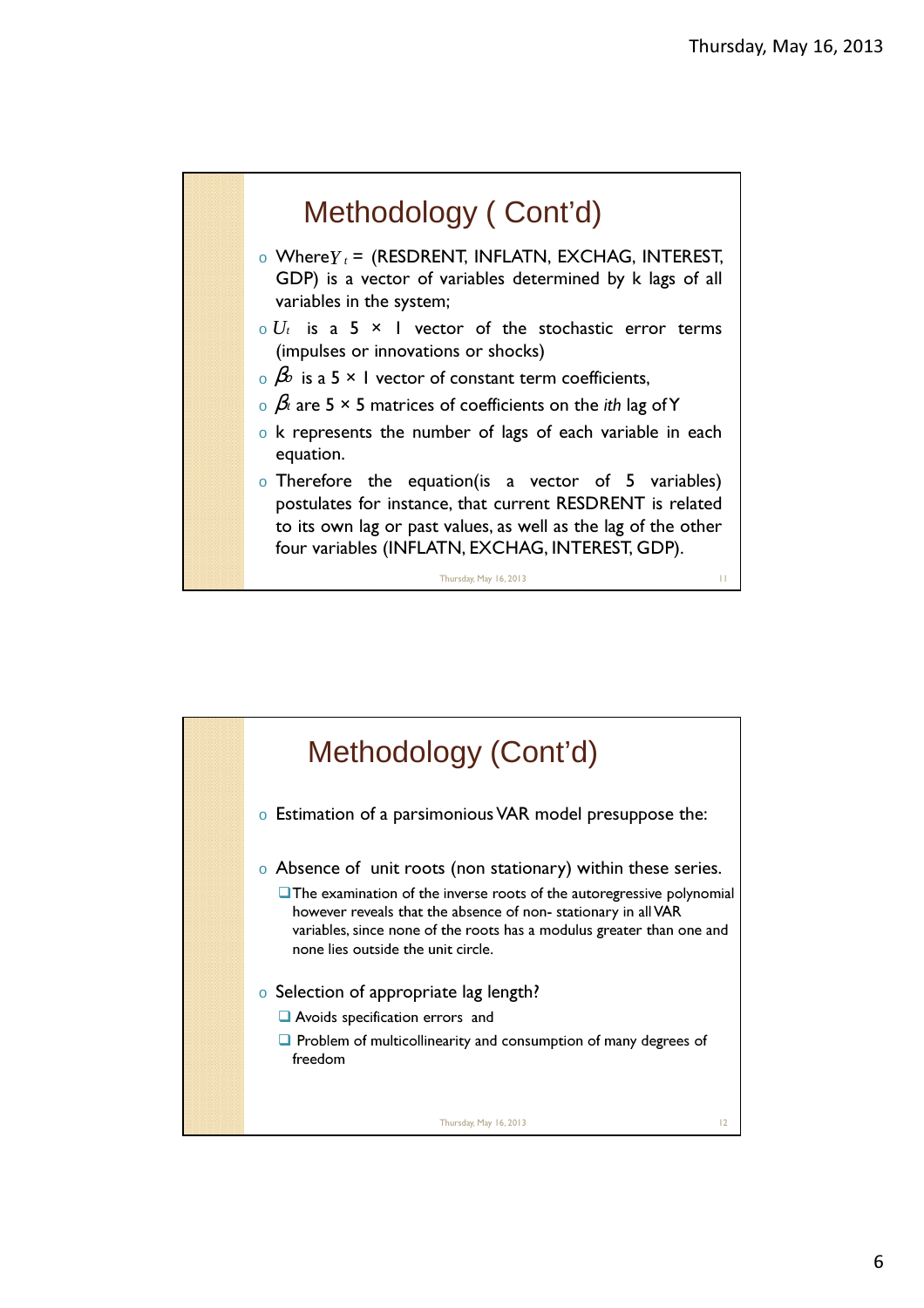

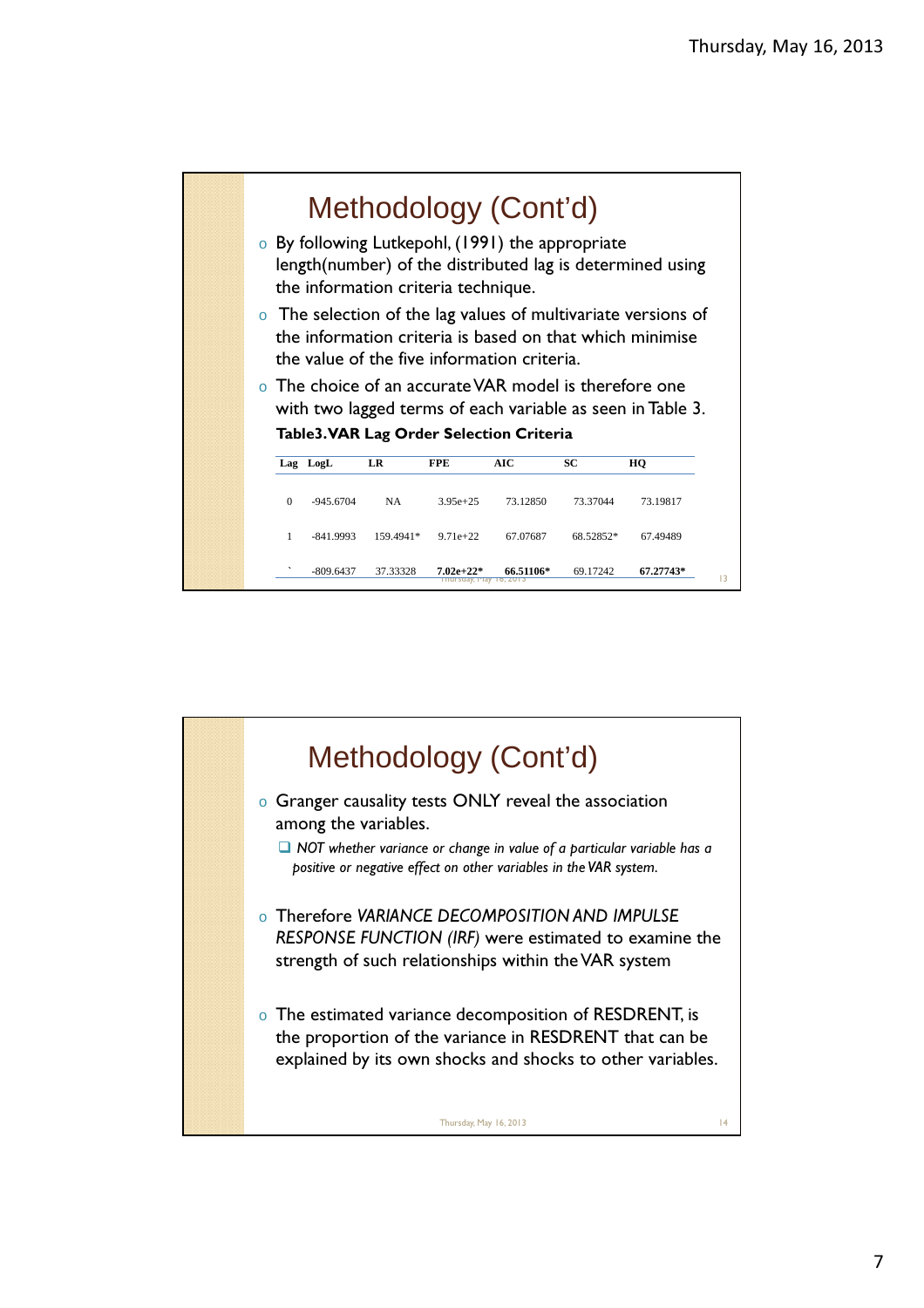

| Pairwise correlations at zero lag<br><b>EXCHAG INTEREST</b><br>INFLATN                                                                                                                                                                     | <b>RESDRENT</b>                                                                                     |
|--------------------------------------------------------------------------------------------------------------------------------------------------------------------------------------------------------------------------------------------|-----------------------------------------------------------------------------------------------------|
|                                                                                                                                                                                                                                            |                                                                                                     |
|                                                                                                                                                                                                                                            |                                                                                                     |
|                                                                                                                                                                                                                                            |                                                                                                     |
|                                                                                                                                                                                                                                            |                                                                                                     |
| $-0.38$<br>1                                                                                                                                                                                                                               | 1                                                                                                   |
|                                                                                                                                                                                                                                            | $-0.15$<br>1                                                                                        |
| correlated with real GDP and exchange rates fluctuations in<br>Secondly, there are negative but weak correlations<br>between residential property rents and short-term interest<br>rates as well as between residential property rents and |                                                                                                     |
|                                                                                                                                                                                                                                            | 0.30<br>$-0.02$<br>$-0.34$<br>0.91<br>First, residential property rents are strongly and positively |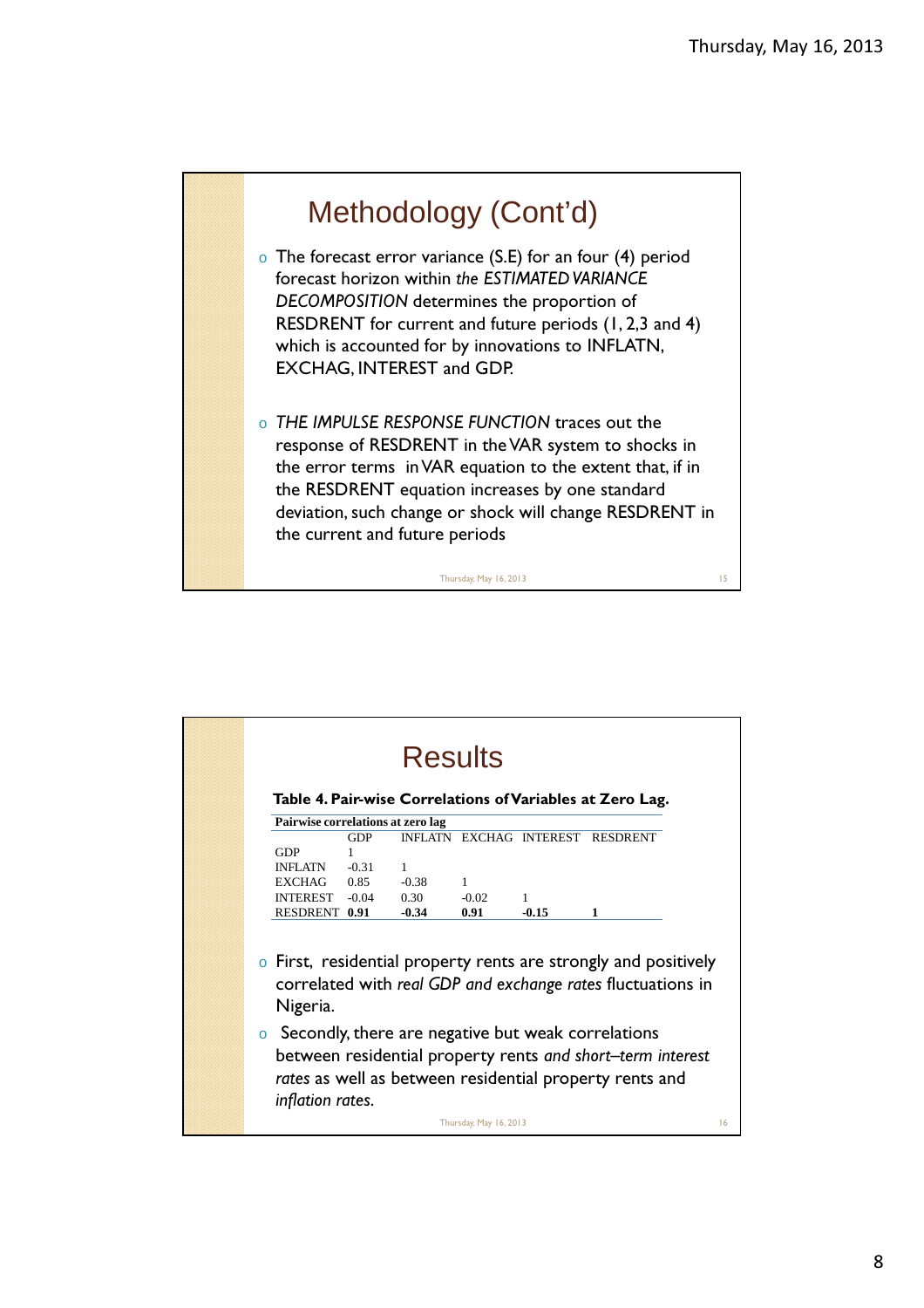

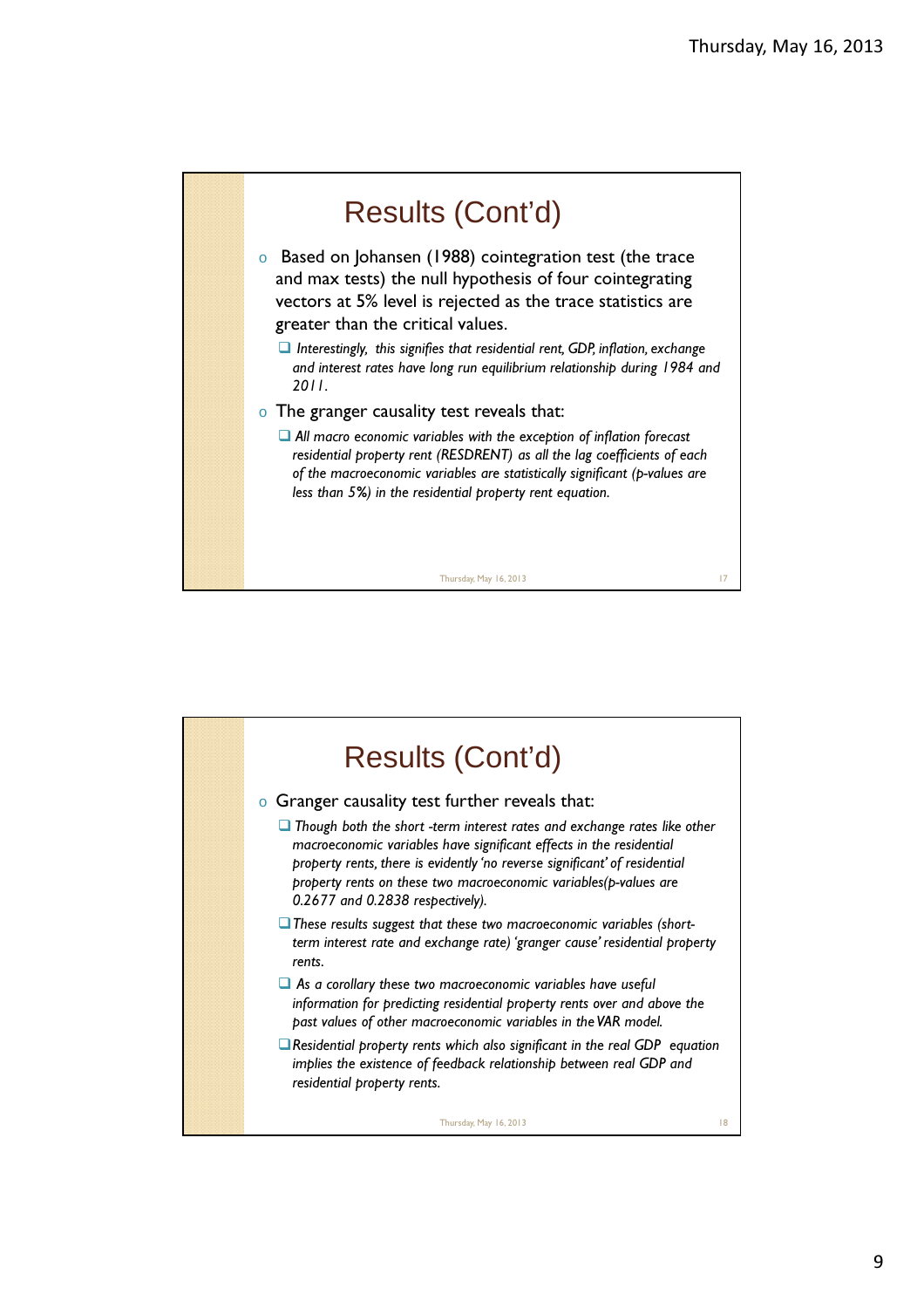| Results (Cont'd)<br>Table 7: Variance Decompositions for Residential Property<br>Rent |                                                                                                                                                                            |               |                        |          |                         |                 |  |  |
|---------------------------------------------------------------------------------------|----------------------------------------------------------------------------------------------------------------------------------------------------------------------------|---------------|------------------------|----------|-------------------------|-----------------|--|--|
|                                                                                       | Period FORECAST<br><b>ERROR</b>                                                                                                                                            | <b>EXCHAG</b> | <b>GDP</b>             |          | <b>INFLATN INTEREST</b> | <b>RESDRENT</b> |  |  |
|                                                                                       | <b>VARIANCE</b><br>(S.E)                                                                                                                                                   |               |                        |          |                         |                 |  |  |
| 1                                                                                     | 15.19901                                                                                                                                                                   | 0.000000      | 0.000000               | 0.000000 | 0.000000                | 100.0000        |  |  |
| $\overline{c}$                                                                        | 22.19551                                                                                                                                                                   | 6.951051      | 18.91081               | 0.023707 | 0.001505                | 74.11293        |  |  |
| 3                                                                                     | 28.63879                                                                                                                                                                   | 9.285895      | 18.61029               | 0.087174 | 0.205616                | 71.81102        |  |  |
| 4                                                                                     | 34.27057                                                                                                                                                                   | 14.10323*     | 17.31054*              | 0.485487 | 0.360693                | 67.74005        |  |  |
| $\Omega$                                                                              | ** The forecast error variance (S.E) for four (4) years<br>shows that real GPD and Exchange rate together forecast<br>31.4% of the variance in residential property rents. |               | Thursday, May 16, 2013 |          |                         | 9               |  |  |

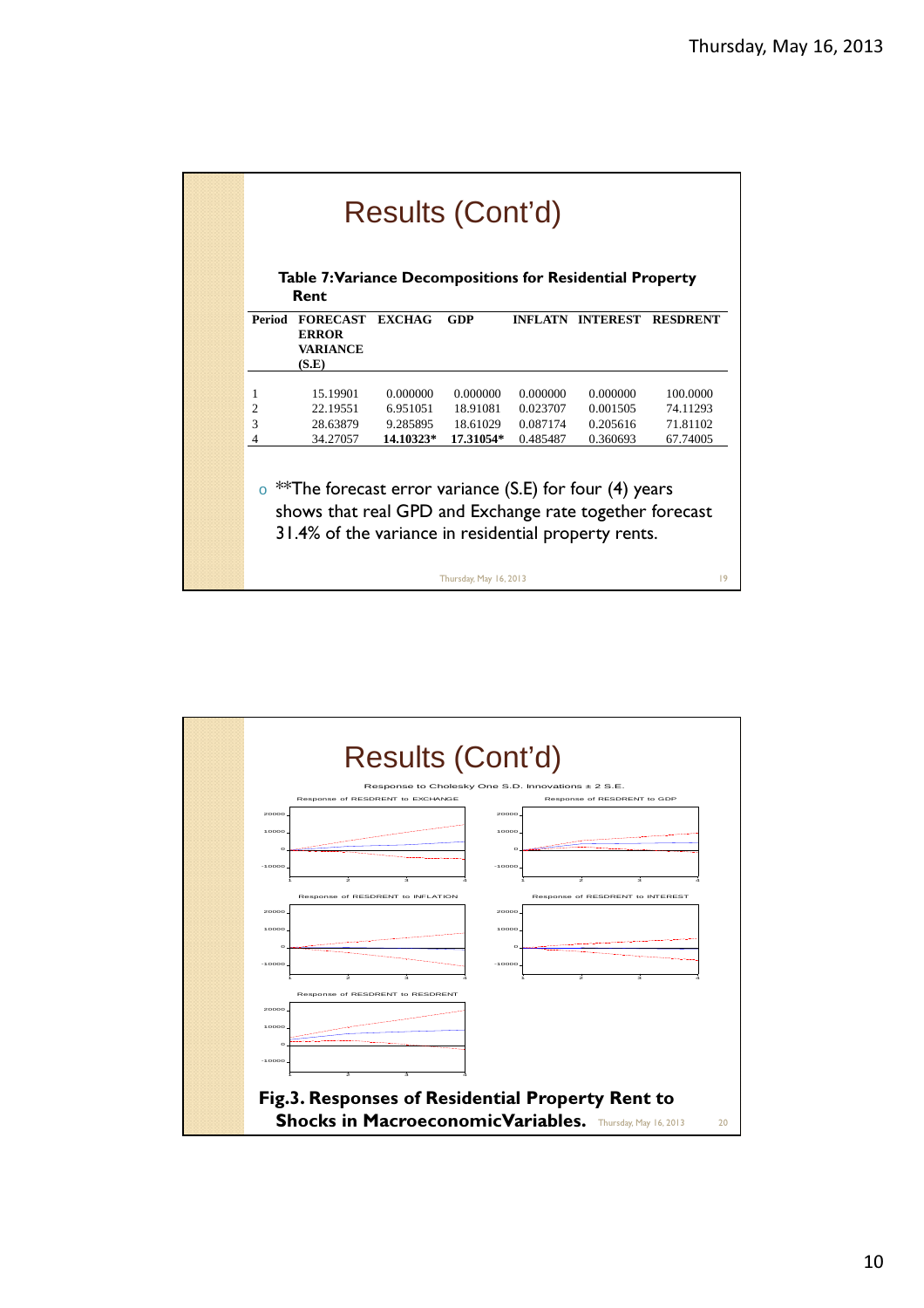